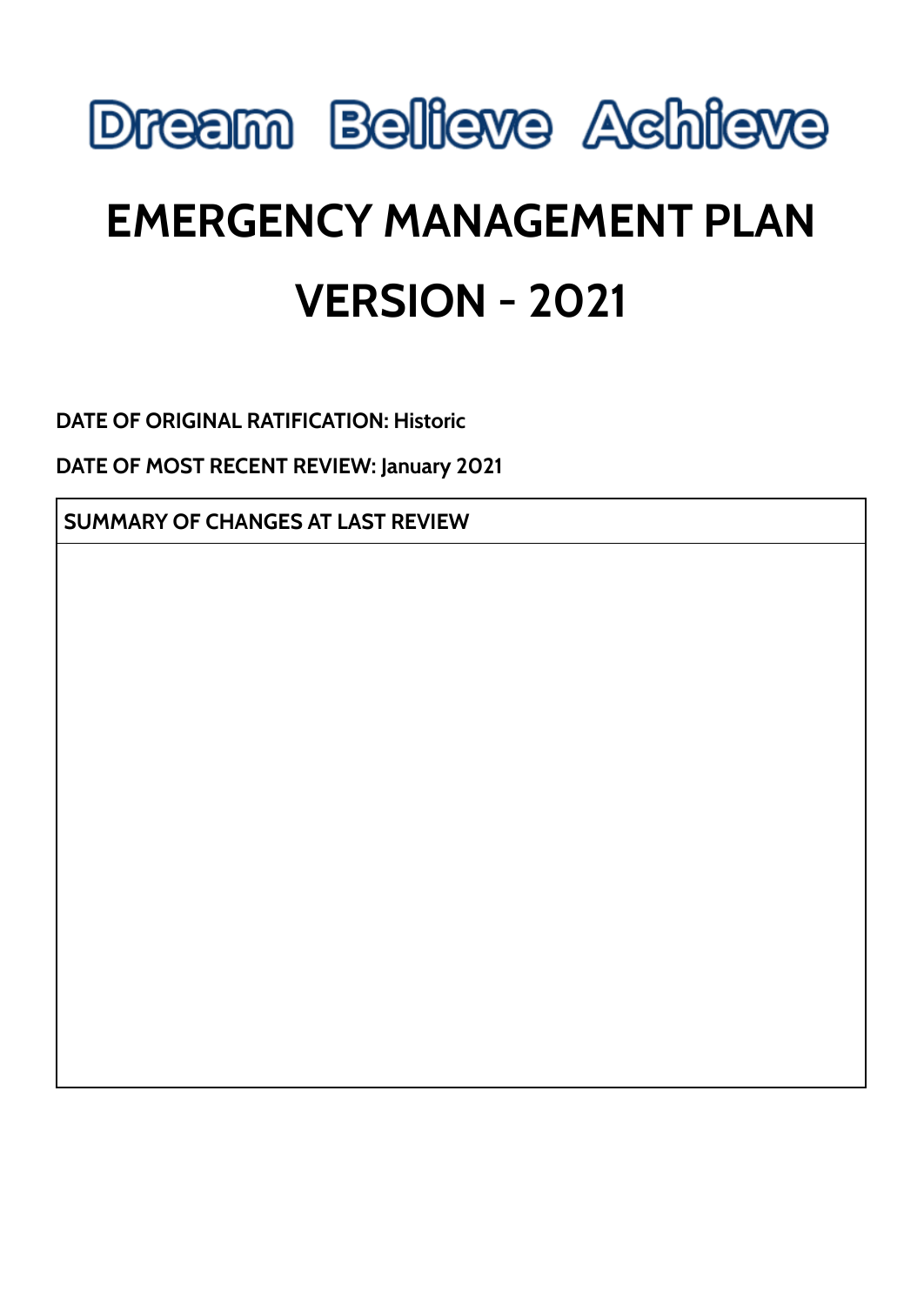# **Dream Believe Achieve**

| RECORD OF CONSULTATION from September 2020 onwards |                             |
|----------------------------------------------------|-----------------------------|
| <b>DATE</b>                                        | <b>CONSULTATION DETAILS</b> |
|                                                    |                             |
|                                                    |                             |
|                                                    |                             |
|                                                    |                             |
|                                                    |                             |
|                                                    |                             |
|                                                    |                             |
|                                                    |                             |

This policy (in full) is designed for the use of key school staff to co-ordinate their response to an emergency event. The aim of this **school emergency plan** is to describe how the **school** will respond to an **emergency** in order to save lives and minimise the risk of injury to the **school** community in the event of a potential or actual life-threatening **emergency**.

The full document contains sensitive information, such as phone numbers and contact details, and is not, therefore published on the school website. Every person named in the plan has constant access to this plan, including hard copies which are kept in the school Business Office and Strategic Leadership Office.

This summary is published to reassure parents that, in the event of any emergency, there would be a co-ordinated response to the management of the incident.